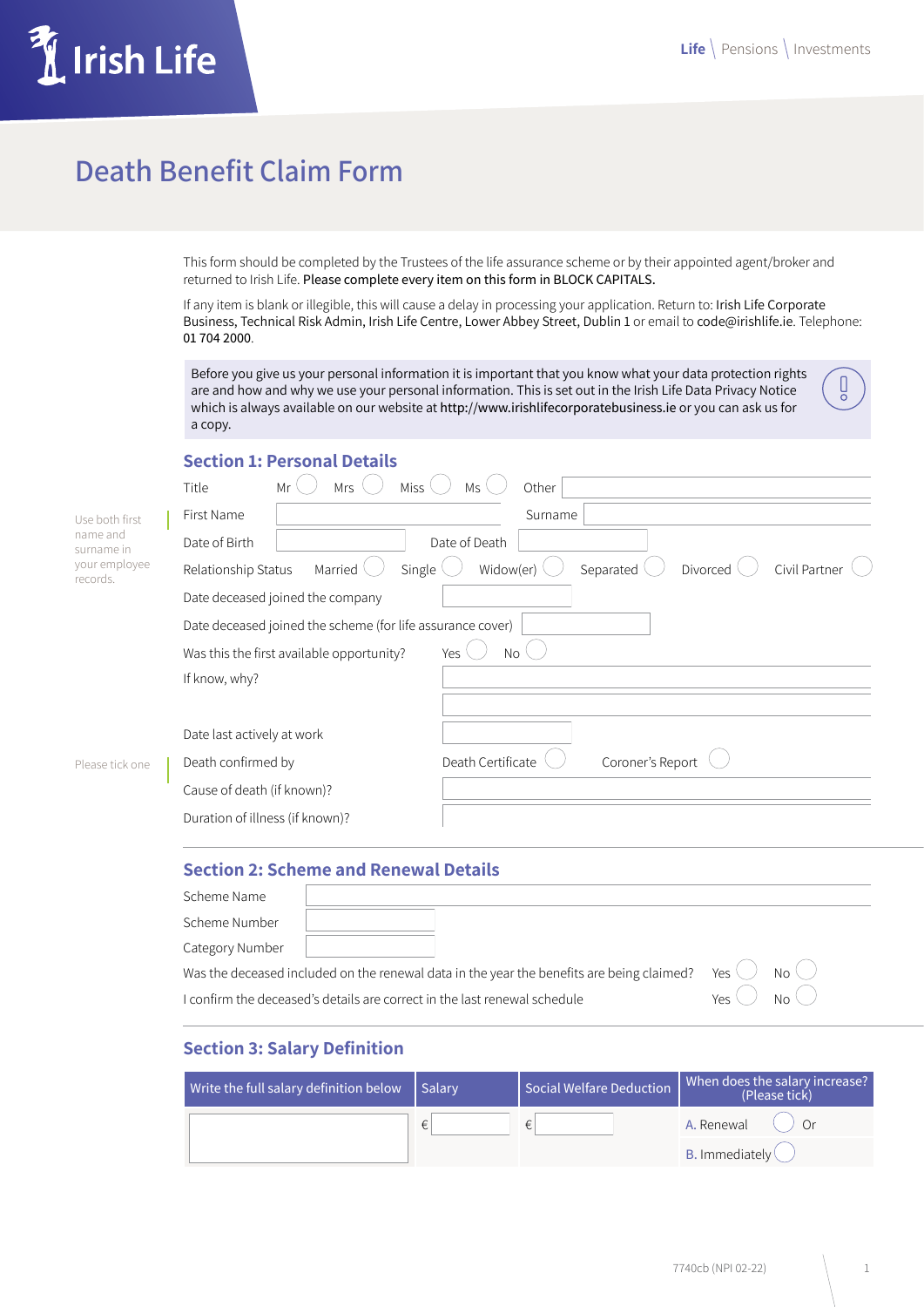### **Section 4: Benefit Structure and Salary Details**

| Write the formula for calculating the lump sum below                                                                                                      | What Salary is used? |   | <b>Lump Sum</b>         |   |  |  |
|-----------------------------------------------------------------------------------------------------------------------------------------------------------|----------------------|---|-------------------------|---|--|--|
|                                                                                                                                                           |                      | € |                         | € |  |  |
| Write the formula for calculating the spouse's pension below                                                                                              | What Salary is used? |   | <b>Spouse's Pension</b> |   |  |  |
|                                                                                                                                                           |                      | € |                         | € |  |  |
| Write the formula for calculating the child pension below                                                                                                 | What Salary is used? |   | <b>Child Pension</b>    |   |  |  |
|                                                                                                                                                           |                      | € |                         | € |  |  |
| Number of eligible children                                                                                                                               |                      |   |                         |   |  |  |
| If children's pensions are to continue while in full-time education, at what age will they cease?                                                         |                      |   |                         |   |  |  |
| Will the pensions escalate?                                                                                                                               |                      |   |                         |   |  |  |
| Escalation rate                                                                                                                                           |                      |   |                         |   |  |  |
| Restricted to Consumer Price Index (CPI)<br>Fixed<br>Escalation type                                                                                      |                      |   |                         |   |  |  |
| €<br>Salaries submitted for the last two years $\epsilon$                                                                                                 |                      |   |                         |   |  |  |
| If the salary to be used for the claim is more than 5% higher/lower than the most recent salary submitted to Irish Life<br>please state the reason below. |                      |   |                         |   |  |  |
|                                                                                                                                                           |                      |   |                         |   |  |  |

#### **Section 5: Requirements for payment of benefits**

For prompt payment of the benefits due it is important that the following requirements are submitted to Irish Life.

- > This claim form fully completed.
- > Trustee bank account details.
- > Certified copy of the death certificate or Coroner's 'Fact of Death' report if available.
- > Birth and marriage certificates where dependant's pensions are to be set up.
- > PPS number for all dependants who will receive a pension (the pension cannot be set up without this).
- > Where a pension is being set up we need the header of a recent bank statement showing the BIC, IBAN and Name and Address of the account holder, dated within the last 6 months.

| <b>Section 6: Trustee Bank Account Details</b> |  |                                         |                                                                                         |  |  |  |
|------------------------------------------------|--|-----------------------------------------|-----------------------------------------------------------------------------------------|--|--|--|
| ll in<br>tails                                 |  | Bank Account Number (IBAN)<br>Swift Bic | $\overline{\phantom{a}}$<br>٠<br>$\sim$<br>$\overline{\phantom{a}}$<br>$\sim$<br>$\sim$ |  |  |  |
|                                                |  | Name/Names of Account Owners            |                                                                                         |  |  |  |
|                                                |  | Address of bank                         |                                                                                         |  |  |  |
|                                                |  | Name of account                         |                                                                                         |  |  |  |

Please fi bank de